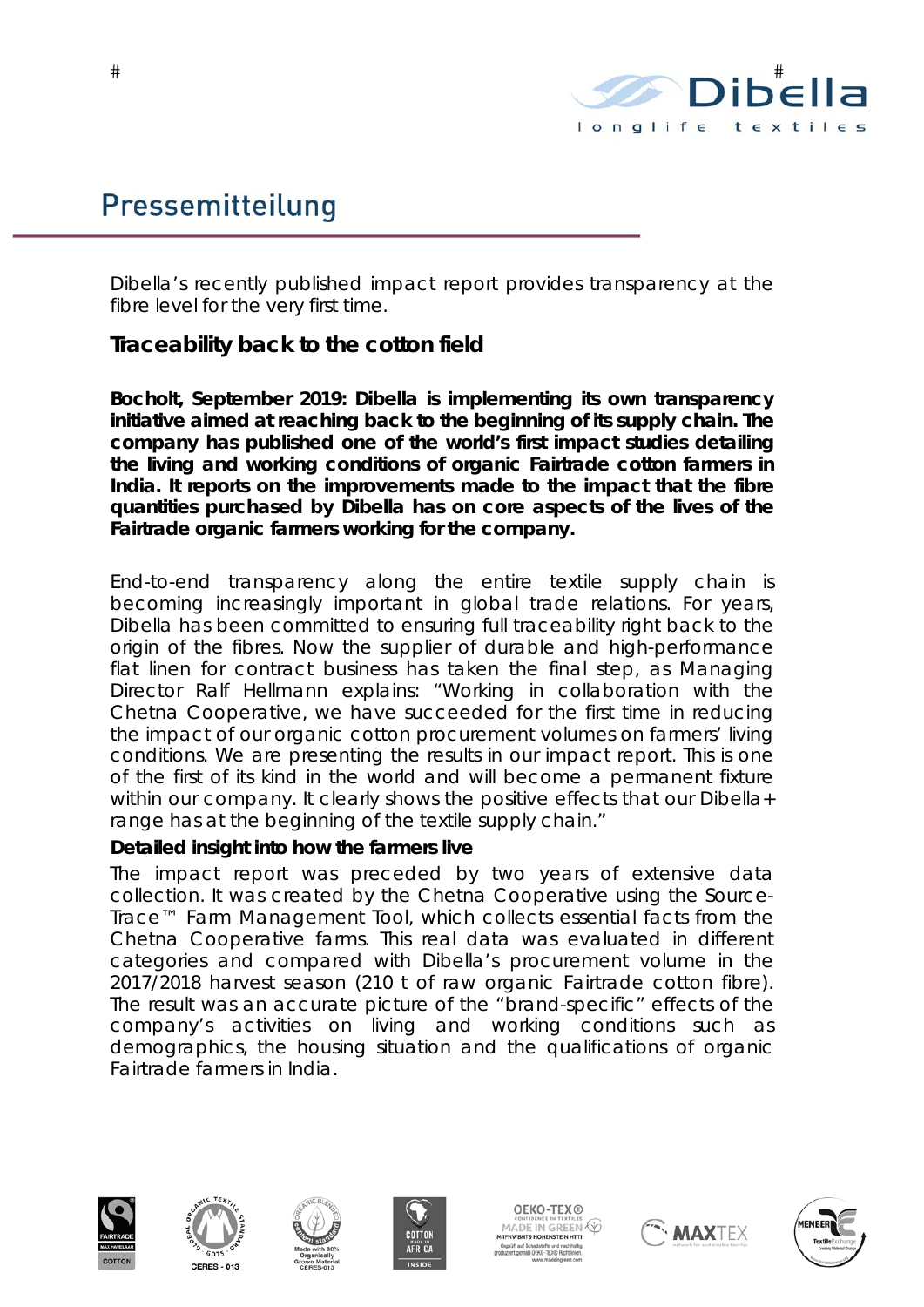

## **A project with a bright future**

"The Chetna Cooperative's unprecedented research has made it possible for us to make the impact data available. Yet, as accurate as the data may be, there are still discrepancies between the total number of farmers and the number of farmers who can provide information. By rolling over the data that has been collected we want to granulate the impact report even further and gain a complete picture of the working and living conditions at organic Fairtrade cotton farms," says Ralf Hellmann, summarising Dibella's goal for the future.

The impact report can be downloaded from Dibella's website at https://www.dibella.de/news-download/download/

*2,828 characters* 

#### **Photos:**

© Dibella

Image: Title page of the 2018 Dibella impact report

Caption: An impressive collection of data: The first Dibella impact report provides an insight into the living and working conditions of organic Fairtrade cotton farmers in India.

### **Reprint free of charge.**

Copy requested.

**Press contact**  For more information, please contact:

Dibella GmbH Ms. Silke Brüggemann Hamalandstraße 111 D-46399 Bocholt Phone +49 (0)2871 21 98 552 E-mail: Gnass@dibella.de